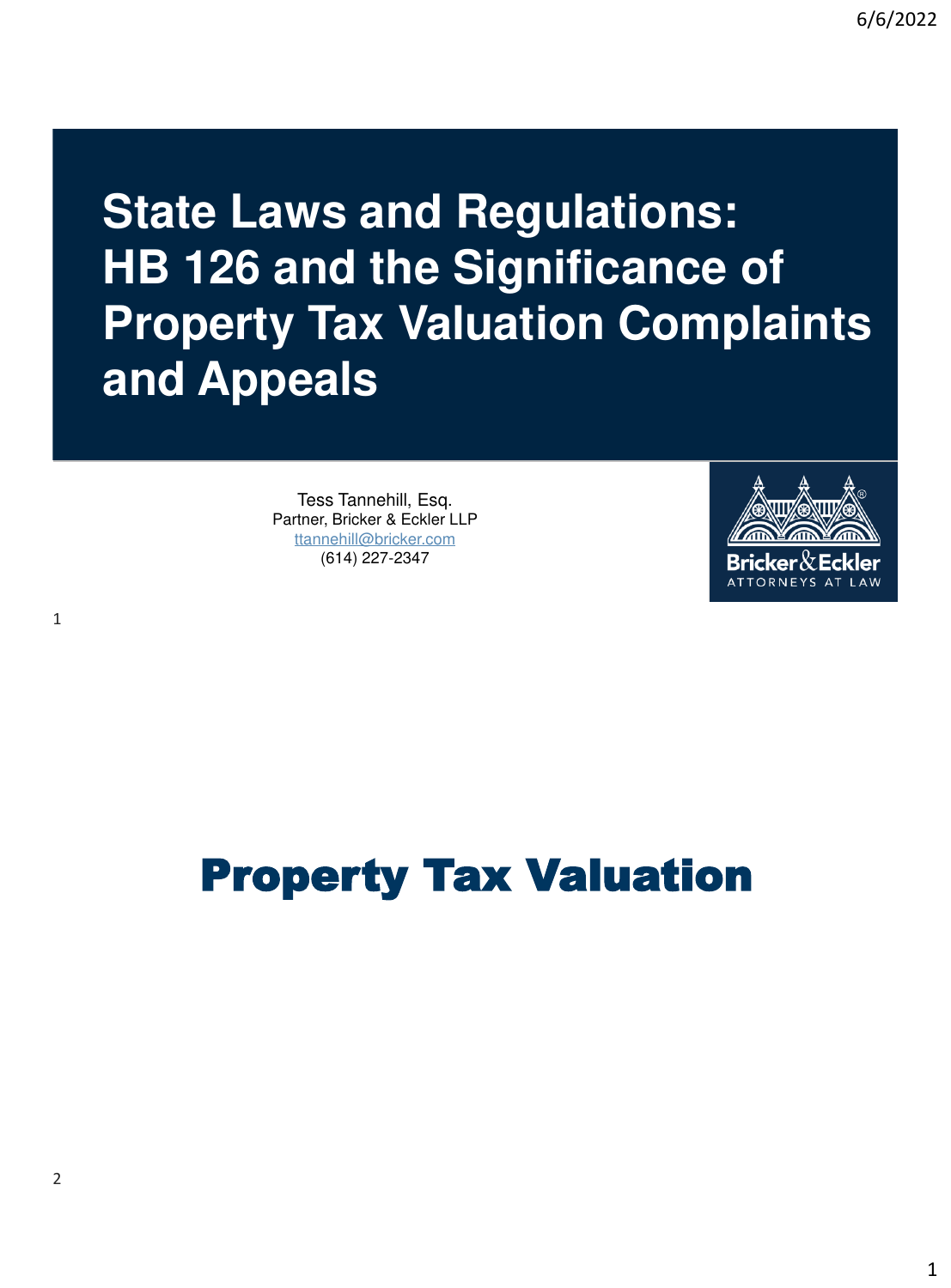### Property Tax Revenue

Based on property tax values and rates



Effect of Property Tax Value

Auditor's value: **\$1,000,000**

Recent sale: **\$2,000,000**

School District effective commercial rate: **36.499651**

|                               | <b>Annual Revenue</b> |  |  |
|-------------------------------|-----------------------|--|--|
| <b>Auditor's Value</b>        | \$12,775              |  |  |
| <b>Increase to Sale Price</b> | \$25,550              |  |  |
| <b>Difference</b>             | $+ $12.775$           |  |  |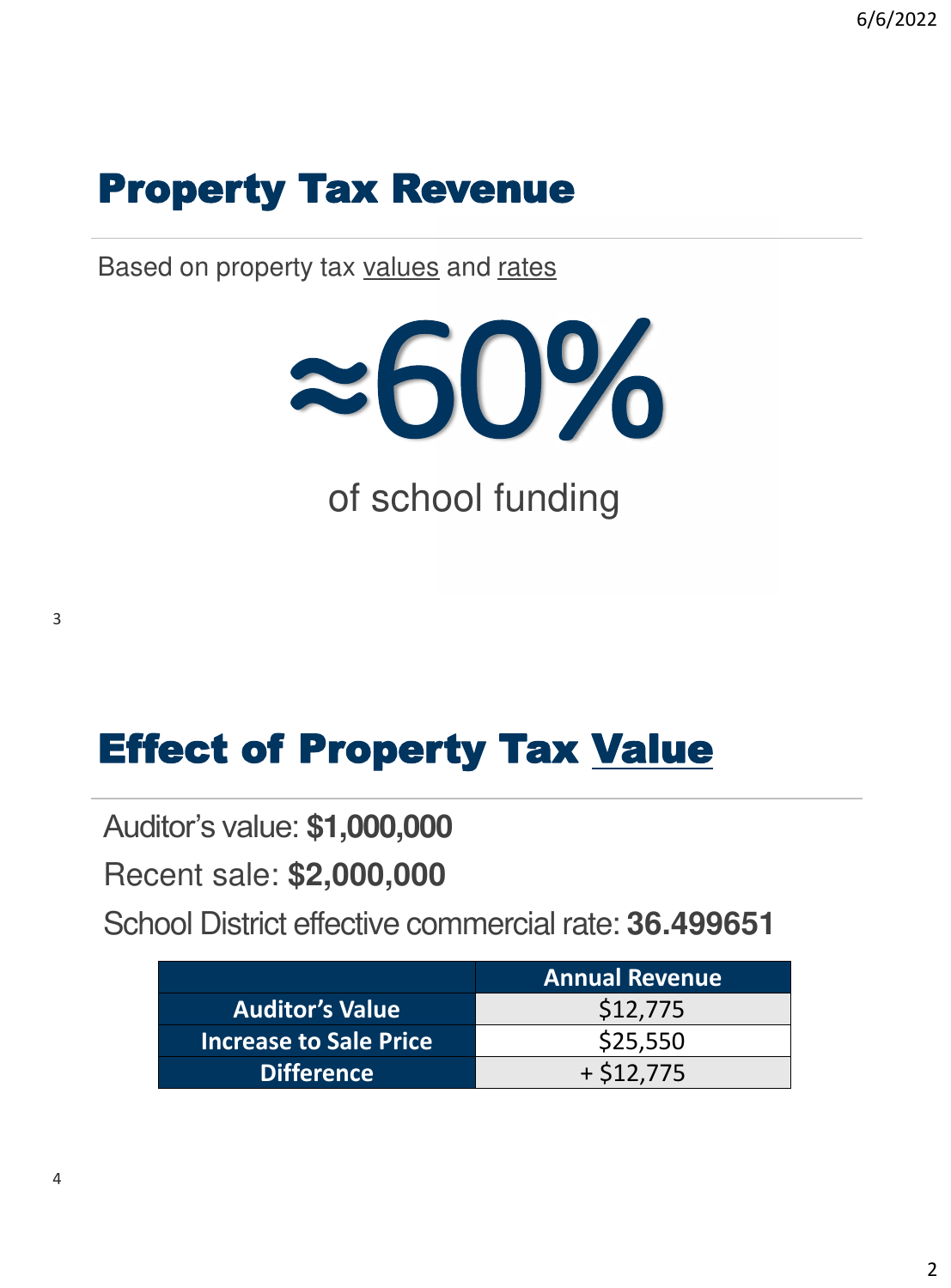# Effect of Property Tax Rates

- School District A effective commercial rate: **36.499651**
- School District B effective commercial rate: **67.685807**
- Market value of **\$1,000,000**

|                          | <b>Annual Revenue</b> |  |  |
|--------------------------|-----------------------|--|--|
| <b>School District A</b> | \$12,775              |  |  |
| <b>School District B</b> | \$23,690              |  |  |
| <b>Difference</b>        | $+ $10,915$           |  |  |

#### Reappraisal and Update Years

| <b>Franklin County</b>  |                       |  |  |  |  |
|-------------------------|-----------------------|--|--|--|--|
| <b>Triennial Update</b> | Sexennial Reappraisal |  |  |  |  |
| 2020                    | 2023                  |  |  |  |  |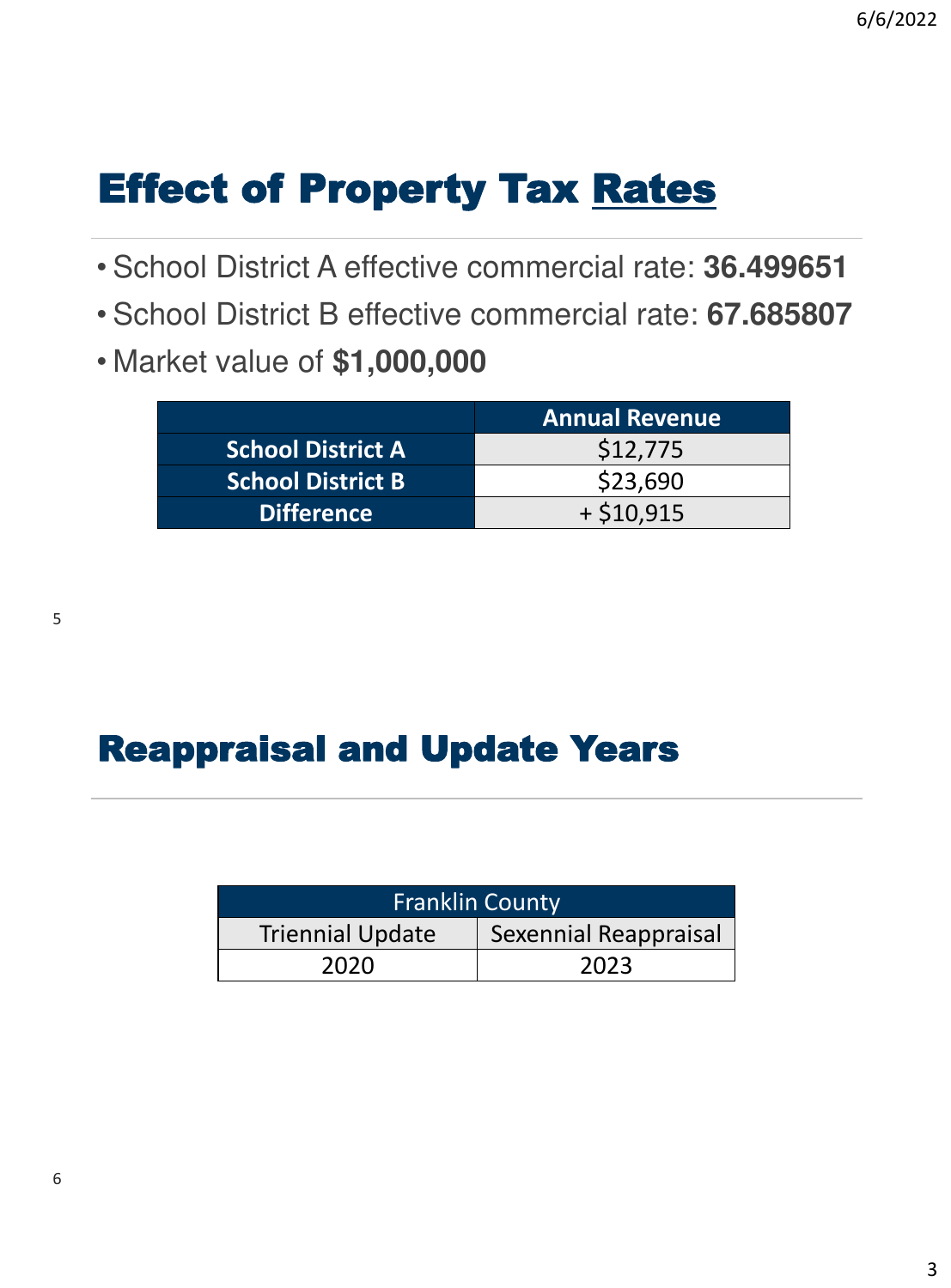### BOR Process: Filing Valuation Complaints

#### Filing Deadlines and Procedures

Original Complaints –

• **March 31st** of the year following the tax year at issue is the deadline to initiate a valuation complaint

Counter-Complaints –

- Under current law, the county auditor must notify a school district of any complaint seeking a reduction in fair market value of at least \$50,000
- School districts have just **30 days** from receiving such notice to file a "countercomplaint." After those 30 days, a school district is forever barred from participating as a party to the case or any subsequent appeal
- **Importantly, HB 126 changes this.**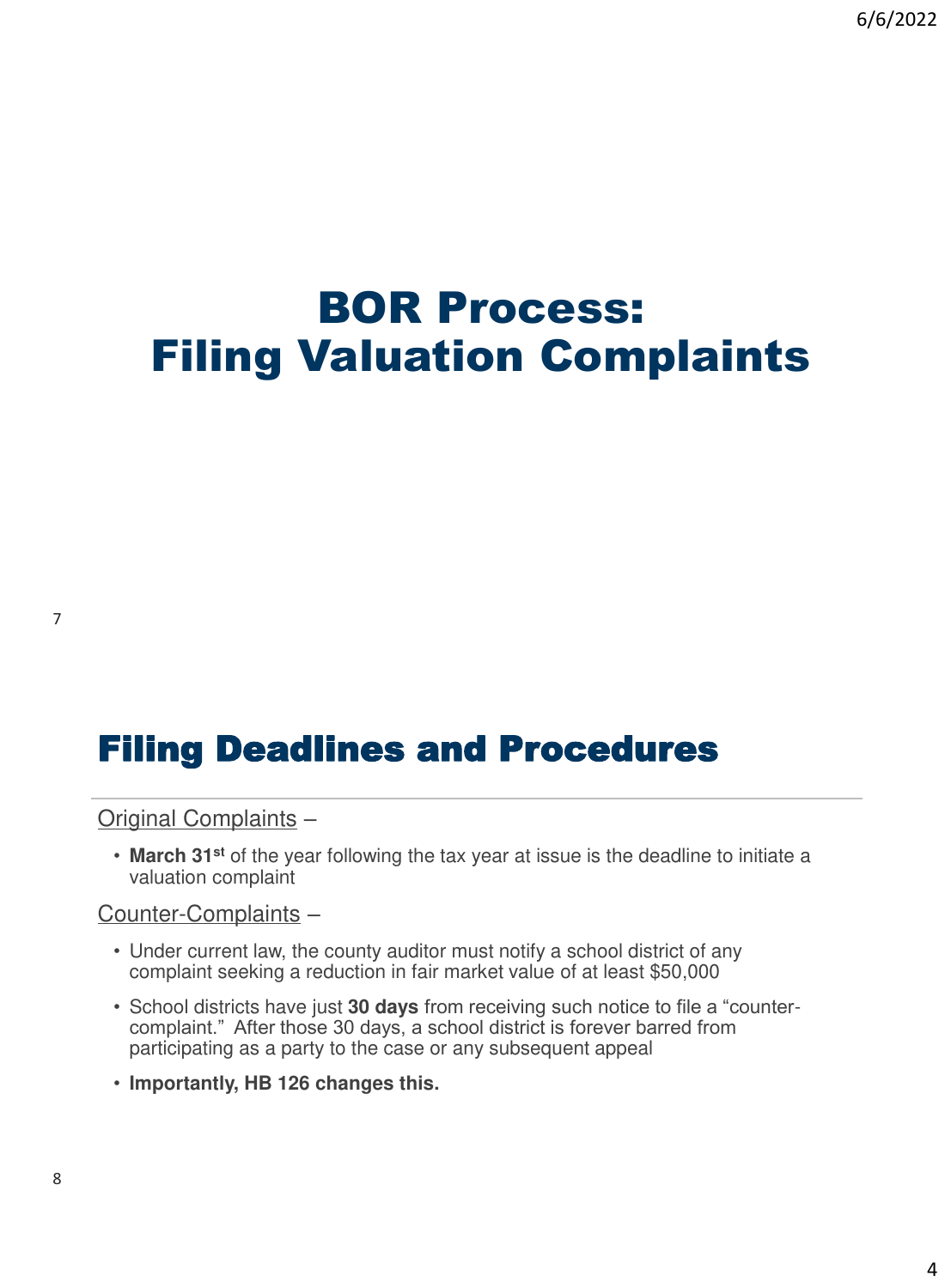# BOR Hearing Procedure

#### Methods of Proving Value

- Arm's Length Sale
- Appraisal Evidence
- Owner's Opinion of Value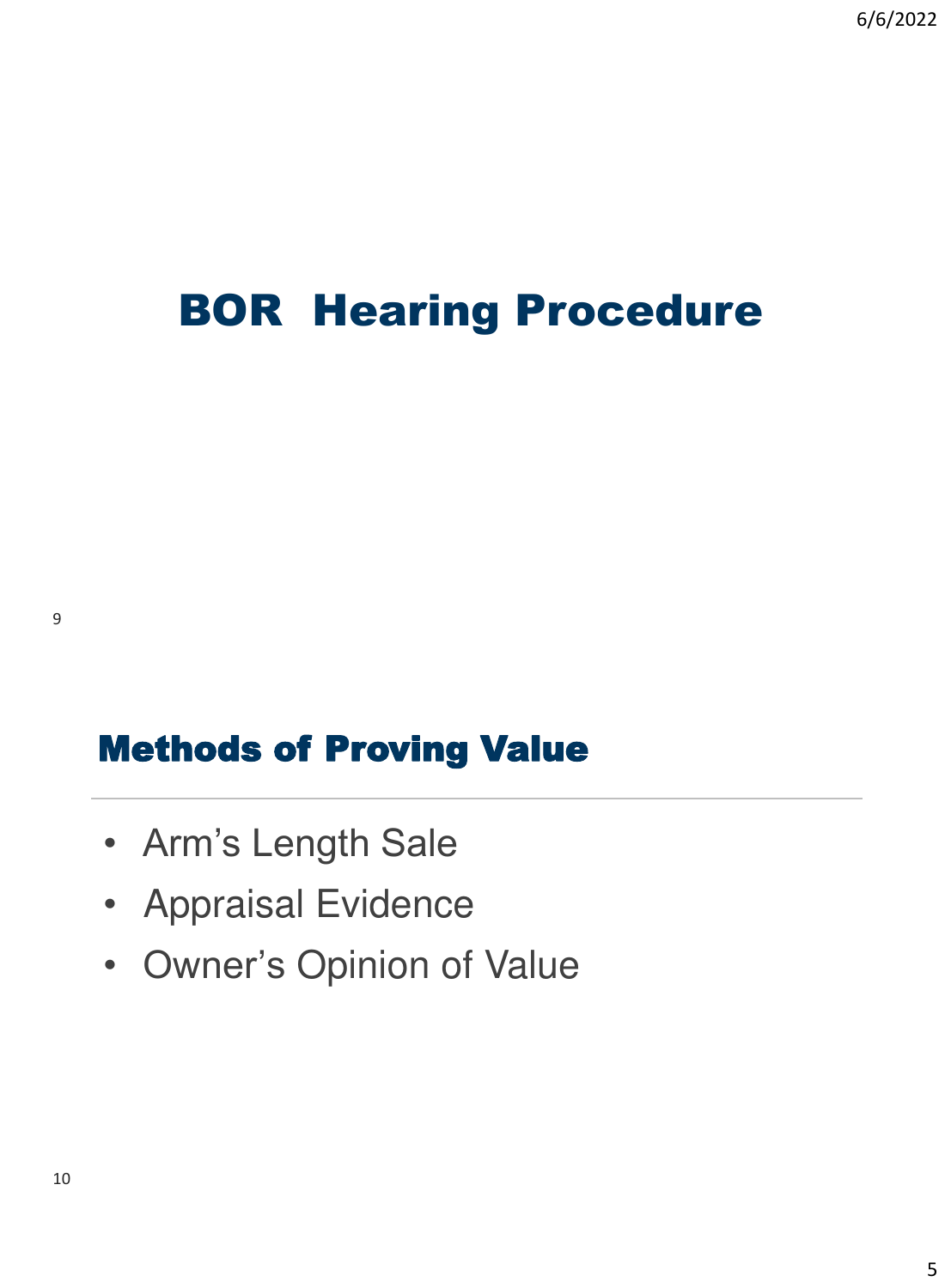6/6/2022

### Appeals to the Board of Tax Appeals

# Defending Against Decrease Complaints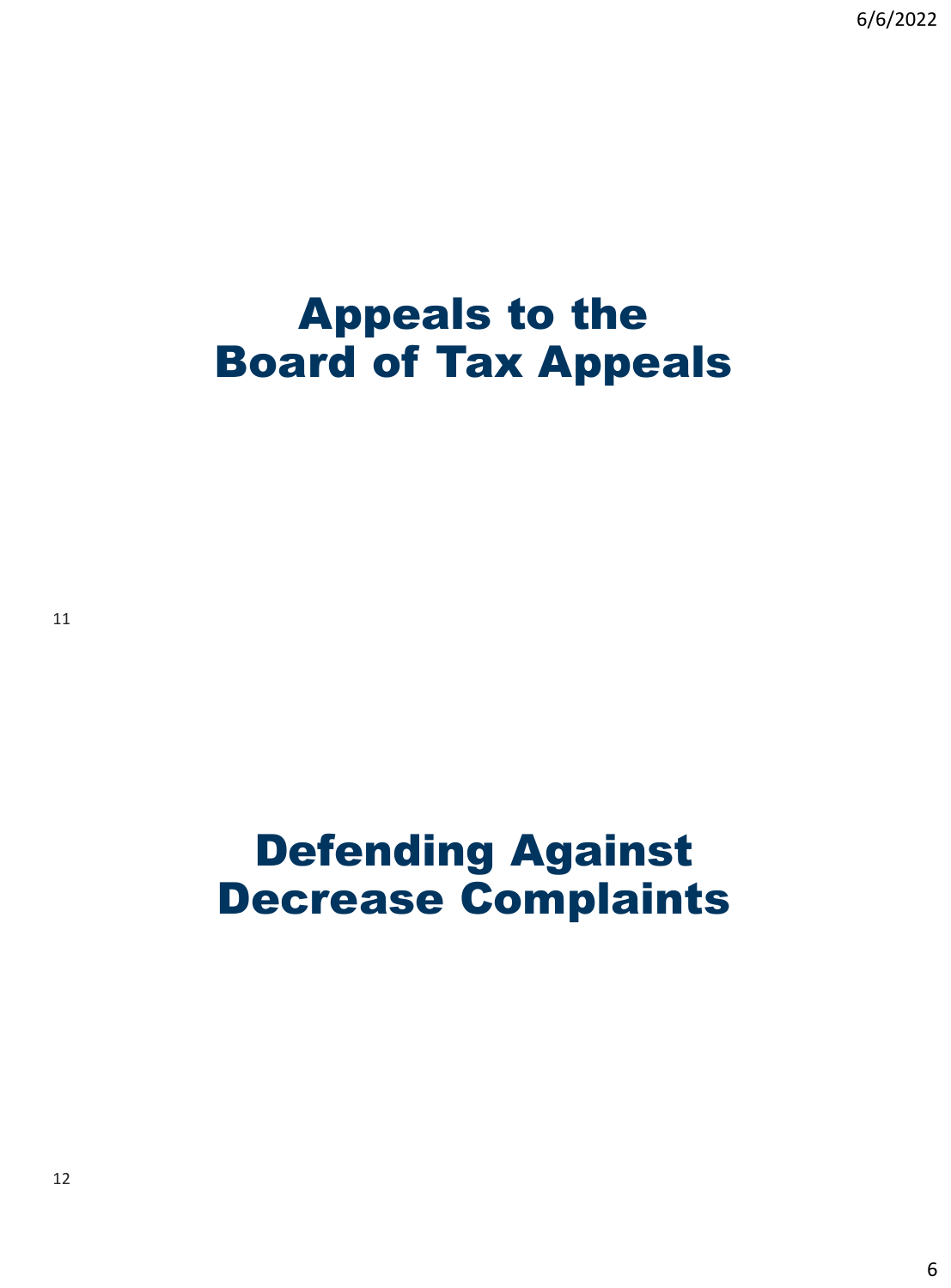#### Benefit of Filing Counter-Complaints and Obtaining Appraisal

| <b>School</b><br>County | <b>Property</b><br><b>Use</b> | <b>Auditor</b> | Owner's<br><b>Complaint</b> | Owner's<br><b>Appraisal</b> | <b>BOR</b><br><b>Decision</b> | <b>School</b><br><b>District's</b><br><b>Appraisal</b> | <b>Settlement</b>   | <b>Estimated</b><br><b>School Tax</b><br>Revenue<br><b>Preserved</b> |
|-------------------------|-------------------------------|----------------|-----------------------------|-----------------------------|-------------------------------|--------------------------------------------------------|---------------------|----------------------------------------------------------------------|
| Wood                    | <b>Distribution</b><br>Center | \$30,898,600   | \$17,769,970                | \$18,000,000                | \$30,898,600                  | \$25,000,000                                           | \$25,000,000        | \$140,000<br>per year                                                |
| <b>Fairfield</b>        | Big Box<br>Store              | \$12,138,000   | \$9,575,000                 | \$9,575,000                 | \$9,575,000                   | \$11,000,000                                           | \$45,754<br>Payment | \$45,754<br>$(2016 - 2018)$                                          |

### Reviewing Recent Sales and Initiating Valuation Complaints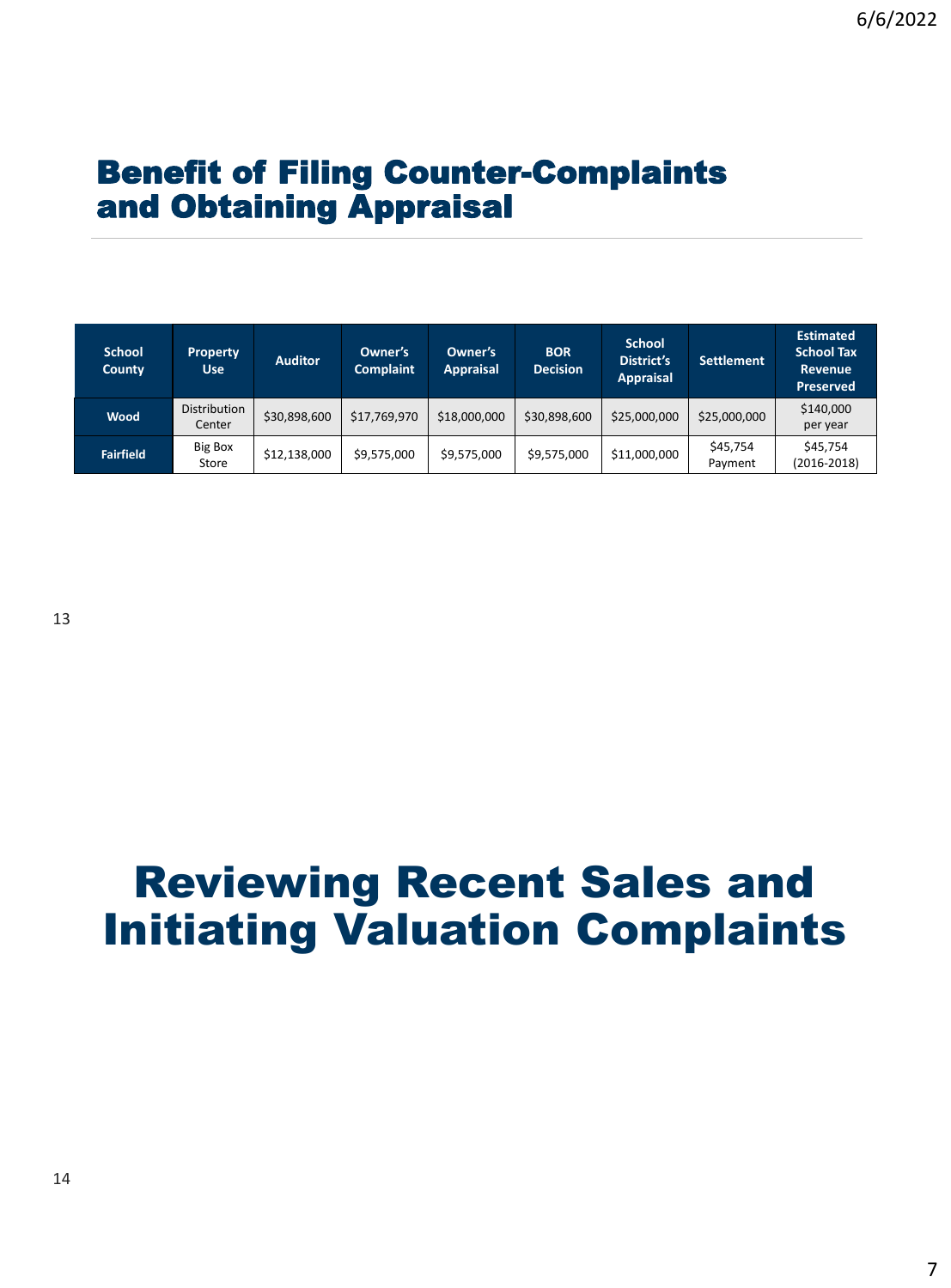| <b>SCHOOL COUNTY</b> | <b>PROPERTY USE</b>              | <b>SALE</b><br><b>PRICE</b> | <b>AUDITOR'S</b><br><b>VALUATION</b> | <b>DIFFERENCE</b>  | <b>ADDITIONAL</b><br><b>ANNUAL SCHOOL</b><br><b>TAX REVENUE</b><br>(ESTIMATED) |
|----------------------|----------------------------------|-----------------------------|--------------------------------------|--------------------|--------------------------------------------------------------------------------|
| <b>Jackson</b>       | Industrial<br>Cooperage          | \$4.9 M                     | \$2.0 M                              | \$2.9 <sub>M</sub> | \$40,000                                                                       |
| <b>Madison</b>       | <b>Nursing Home</b>              | \$5.9 M                     | \$3.0 M                              | \$2.9 M            | \$41,500                                                                       |
| Logan                | Apartment                        | \$2.6 <sub>M</sub>          | \$1.5 <sub>M</sub>                   | \$1.1 <sub>M</sub> | \$13,000                                                                       |
| <b>Hamilton</b>      | Vacant<br><b>Commercial Land</b> | \$6.0 M                     | \$3.3 M                              | \$2.7 M            | \$43,000                                                                       |
| <b>Pickaway</b>      | <b>Distribution</b><br>Center    | \$31.2 M                    | \$3.3 M                              | \$27.9 M           | \$446,400                                                                      |
| Washington           | <b>Medical Office</b>            | \$30.6 M                    | \$6.5 M                              | \$24.1 M           | \$270,000                                                                      |

15

### Case Studies

| Property<br><b>Use</b>                       | <b>Auditor</b>              | <b>Sale Price</b> | Owner's<br><b>Appraisal</b> | <b>BOR/BTA</b><br><b>Decision</b> | <b>School</b><br><b>District's Appraisal</b> | <b>Estimated School</b><br><b>Tax Revenue</b>                 |
|----------------------------------------------|-----------------------------|-------------------|-----------------------------|-----------------------------------|----------------------------------------------|---------------------------------------------------------------|
| Industrial<br>Warehouse /<br>Office Building | \$7,736,100                 | \$12,868,900      | <b>None</b>                 | \$12,868,900                      | <b>None</b>                                  | \$357,100<br>$(2016 - 2019)$                                  |
| Hotel                                        | \$5,553,500                 | \$11,311,710      | None                        | None                              | None                                         | \$130,000 Payment<br>(2016)                                   |
| <b>Retail Pharmacy</b>                       | \$2,203,500/<br>\$2,264,700 | \$5,600,000       | \$2,675,000                 | <b>None</b>                       | <b>None</b>                                  | \$90,260<br>Payment<br>$(2016 - 2019)$                        |
| Hotel                                        | \$4,858,400                 | \$9,947,140       | None                        | \$6,300,000                       | None                                         | \$74,164 Payment<br>plus increase to<br>\$6,300,000<br>(2016) |
|                                              |                             |                   |                             |                                   | <b>Total</b>                                 | \$680,000<br>(rounded)                                        |